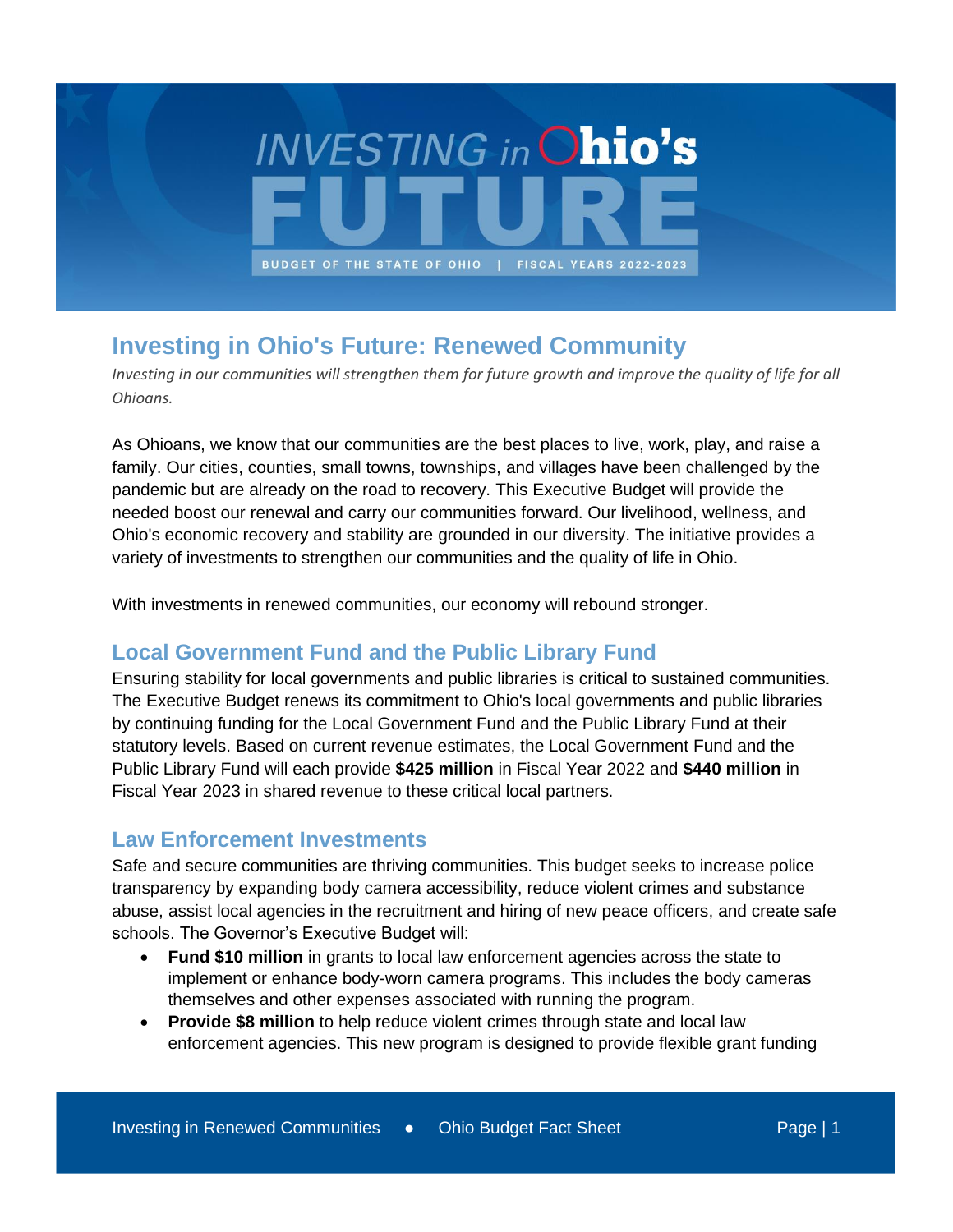

that can meet individual communities' needs with promising or proven crime reduction strategies.

- **Invest \$1 million** to support state and local law enforcement agencies in recruiting and hiring new peace officers.
- **Invest \$6.5 million** to expand the Ohio Narcotics Intelligence Center (ONIC) to further support local law enforcement and their partners further. The ONIC assists Ohio narcotics task force and law enforcement agencies through investigative, analytical, and digital forensic support. Launched in December of 2019, it has assisted with more than 100 criminal investigations, analyzed more than 220 cellphones, and conducted more than 840 forensic examinations. The ONIC has also supported 70 agencies across federal, state, local, and county task forces, as well as within sectors including criminal justice, homeland security, and public health.
- **Provide \$4.6 million** in additional funding for the Ohio School Safety Center (OSSC) to support operations and ongoing initiatives. The OSSC assists local schools and first responders with preventing, preparing for, and responding to threats and acts of violence, including self-harm, through a holistic, solutions-based approach to school safety. This funding is in addition to the continuation of funding for maintaining and promoting the Safer Ohio Schools Tip Line. In April 2020, the OSSC implemented a social media-scanning program of posts from K-12 Ohioans, resulting in 1,145 alerts. The OSSC maintains the state's Safer Ohio School Tip Line offering suicide intervention and counseling services for individuals. Furthermore, OSSC has reviewed 2,797 school emergency management plans and helped schools create and implement pandemic response procedures.

#### **Indigent Defense**

The right to legal representation is part of the fabric of our justice system. This right can be accessed through public defenders and other indigent defense services for those unable to pay for a lawyer. This budget will reimburse Ohio counties **\$125 million** per year for such services.

#### **H2Ohio**

Water quality, preservation, and accessibility are crucial to healthy people and our communities' economic strength. We must continue the work started with the H2Ohio initiative in Fiscal Years 2020 and 2021 implemented by the Ohio departments of Agriculture and Natural Resources, the Ohio Environmental Protection Agency, and the Lake Erie Commission. H2Ohio addresses critical water quality needs and innovative solutions for some of the state's most pressing water challenges. Governor DeWine's Executive Budget will:

• **Invest \$100 million** for the Department of Agriculture to continue to enroll and engage more than 1,900 agriculture producers in nutrient management, water management, and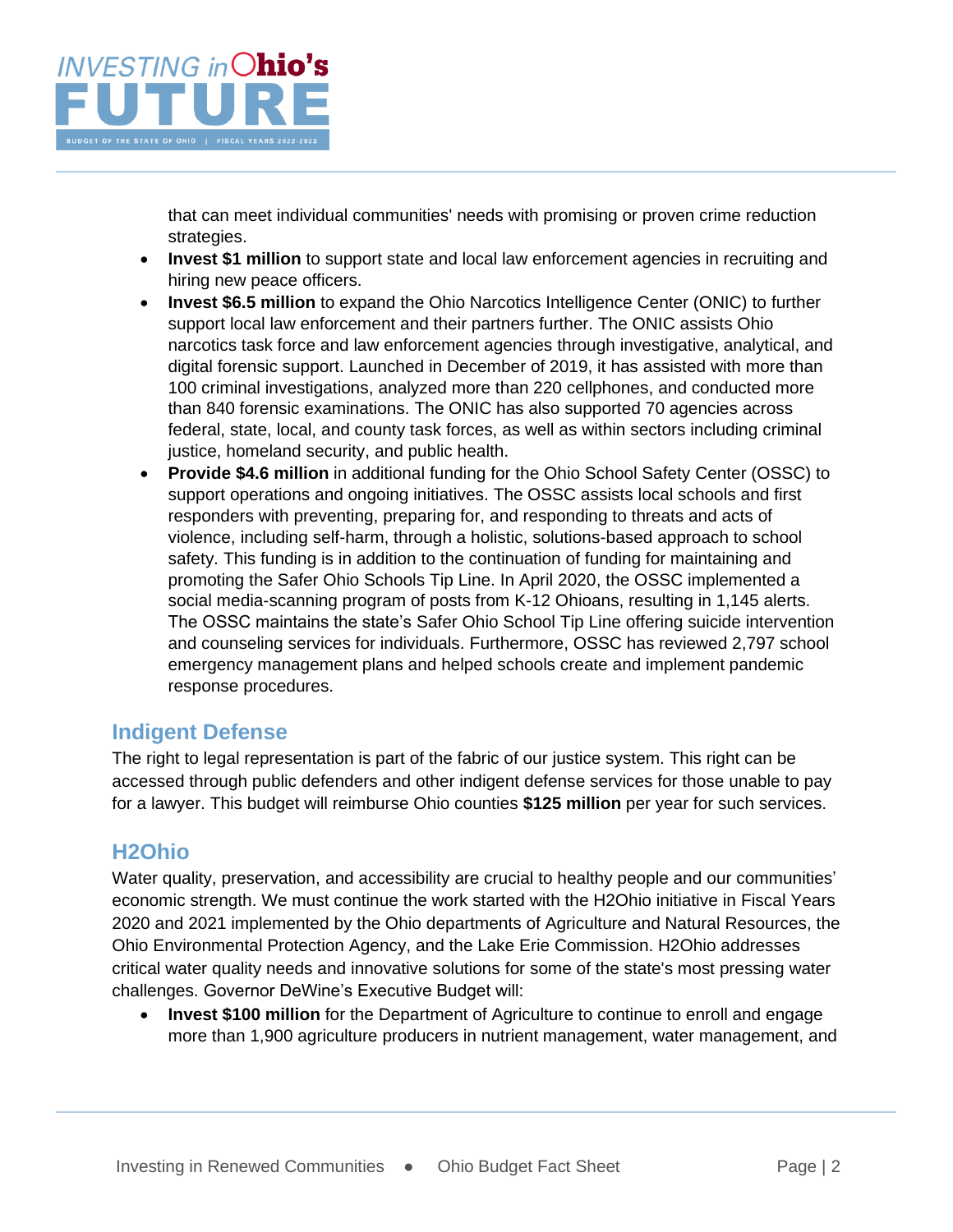

erosion management. Farmers rely on nutrients to ensure the maximum crop yields, and this program helps farmers with implementing proven practices that prevent nutrient runoff. To date, more than 1.1 million acres across 14 counties, 36% of the representative cropland, is part of this program to implement ten best practices for nutrient management.

- **Provide \$50 million** for the continuation of wetland restoration through the Department of Natural Resources, supporting 44 projects encompassing 80,000 acres of watershed and protecting threatened or endangered species. To date, this initiative has 26 wetland projects in contract, engaged with 18 nonprofit conservation partners to support 60,000 acres of watershed filtered by wetland projects, and identified 90 species threatened or endangered that will benefit from this additional habitat.
- **Allocate \$92 million** for the Ohio Environmental Protection Agency to continue the protection of public health by improving water and wastewater infrastructure, reducing lead exposure by replacing an additional 1,500 lead service lines and more than 600 failed home treatment systems across seven counties. To date, H2Ohio has replaced 185 lead service lines, repaired or replaced 180 failed home sewage treatment systems, improved the quality of drinking water for 4,000 people, and served 670 people with three new wastewater projects.

#### **Farmland Preservation**

Agriculture is an integral part of the Ohio economy, and through this budget, we seek to stabilize and expand this sector of our marketplace. The Farmland Preservation Program's goal is to permanently preserve farmland through the purchase of agricultural easements from landowners. Similar to an economic development program, the proceeds are used to expand farming operations, reduce debt, and install conservation practices. To aid farmers and landowners to move forward quickly and preserve at least 3,500 additional acres, this budget adds **\$7 million** in addition to the **\$12 million** in recent capital appropriations.

### **Broadband**

A lack of access to high-speed internet and digital resources is a significant barrier for Ohioans citizens and communities to connect with one another, with educational opportunities, and to job openings. A critical component of the DeWine-Husted agenda is to increase access to these important resources throughout the state. This Executive Budget will:

• **Invest \$200 million** to expand access to broadband for Ohio households that lack basic connectivity necessary to be part of the modern economy, modern education system and modern healthcare system. This investment provides direct grants to internet service providers to expand their network and to build conduits along limited access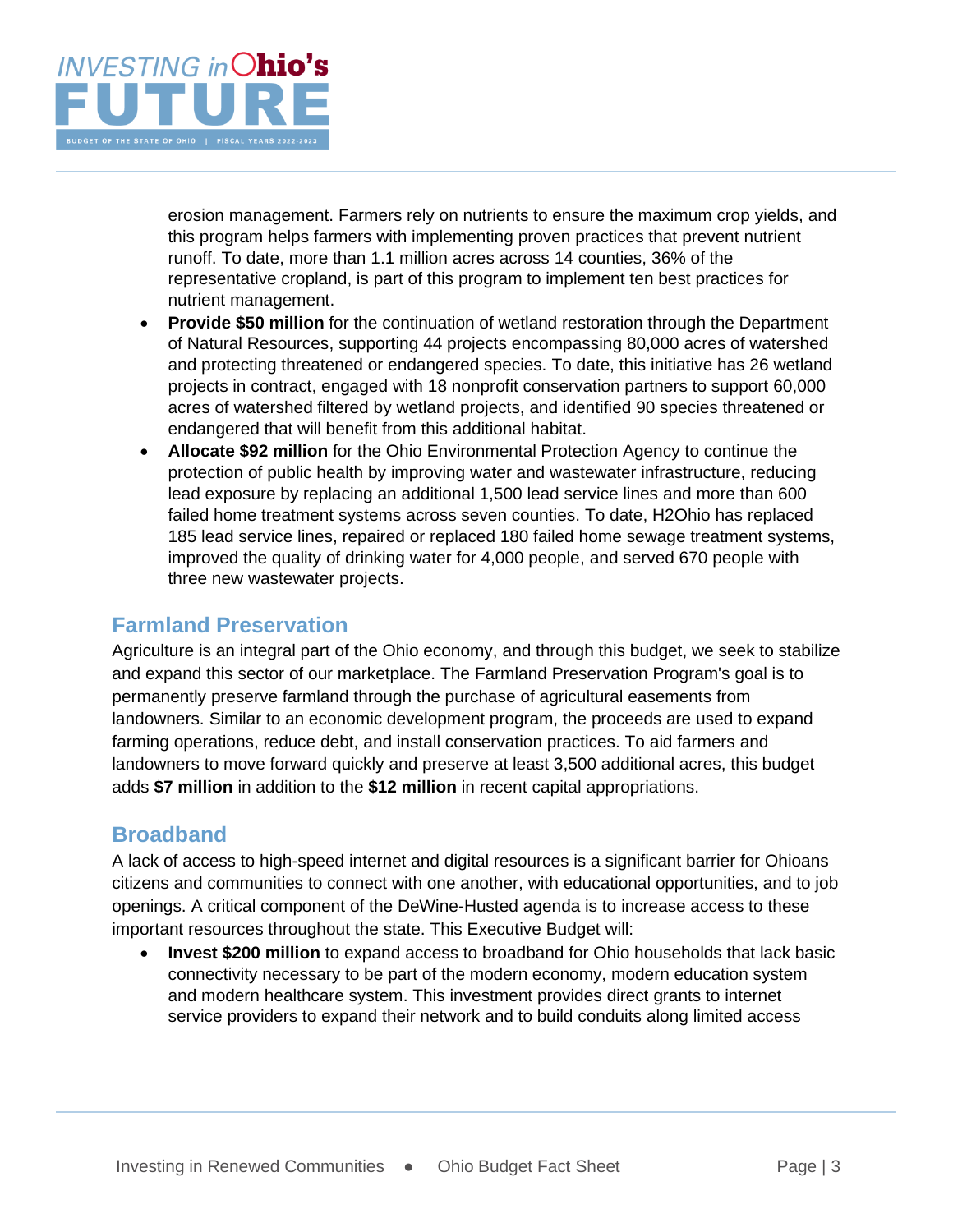

interstate rights of way that can then be leased out to companies for long haul and middle-mile infrastructure.

• **Provide \$50 million** to help companies provide low cost internet by paying infrastructure costs, leveraging state assets, and matching funds in order to draw down federal dollars to make broadband more affordable in both urban and rural areas.

### **Imagination Library**

Encouraging imagination through books is essential to cultivating inquisitive learners and building sustaining relationships between the reader and the child. This Executive Budget provides **\$16 million** to continue the Governor's Imagination Library, providing all Ohio children with a monthly book for the first five years of their lives. This program will help ensure that every Ohio child receives help spur their development and kindergarten readiness.

#### **Children's Services Transformation**

Creating safe, healthy, and stable environments for all Ohio children is central to thriving, renewed communities. This budget seeks to reinforce existing programs and invest in evidencebased strategies to promote independent families, build resilient children, and bring greater transparency to the children services system. The Executive Budget will:

- **Invest \$240 million** for State Child Protection Allocation (SCPA) to Ohio's 88 county public children services agencies, preventing custody relinquishment of Multisystem Youth, expand Foster Care Recruitment, and best practices to support Ohio's nearly 16,000 youth in and out-of-home care and more than 10,000 kinship and foster caregivers who care for them.
- **Provide \$60 million** in financial assistance to kinship while they work toward foster care licensure.
- **Allocate \$10 million** to provide financial support caregivers in cases where children cannot return to their homes.
- **Invest \$1 million** to engage college students in the protective services program with meaningful experiences that build commitment to the children services system and quality practice.
- **Fund \$20 million** for evidence-based prevention services to prevent children from entering the children services system and, if children must enter foster care, to ensure appropriate settings are used.
- **Support \$1 million** to establish a state-level ombudsman to independently investigate and resolve complaints made by or on behalf of children and families involved with children services.
- **Devote \$14 million** to help find permanent homes for children in foster care through Wendy's Wonderful Kids, a child-focused recruitment model.